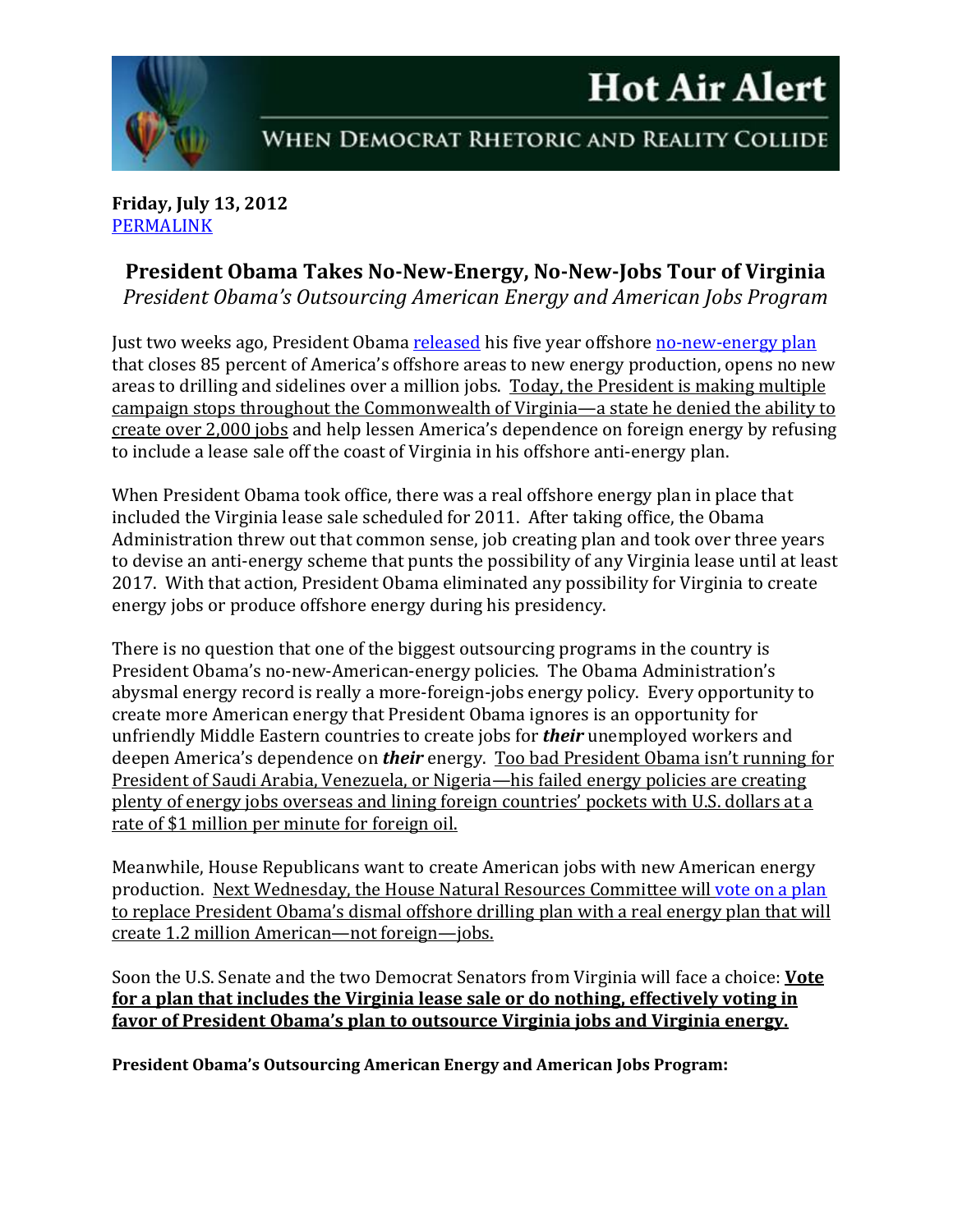

**This is the Republican plan to create 1.2 American Jobs with American Energy:**